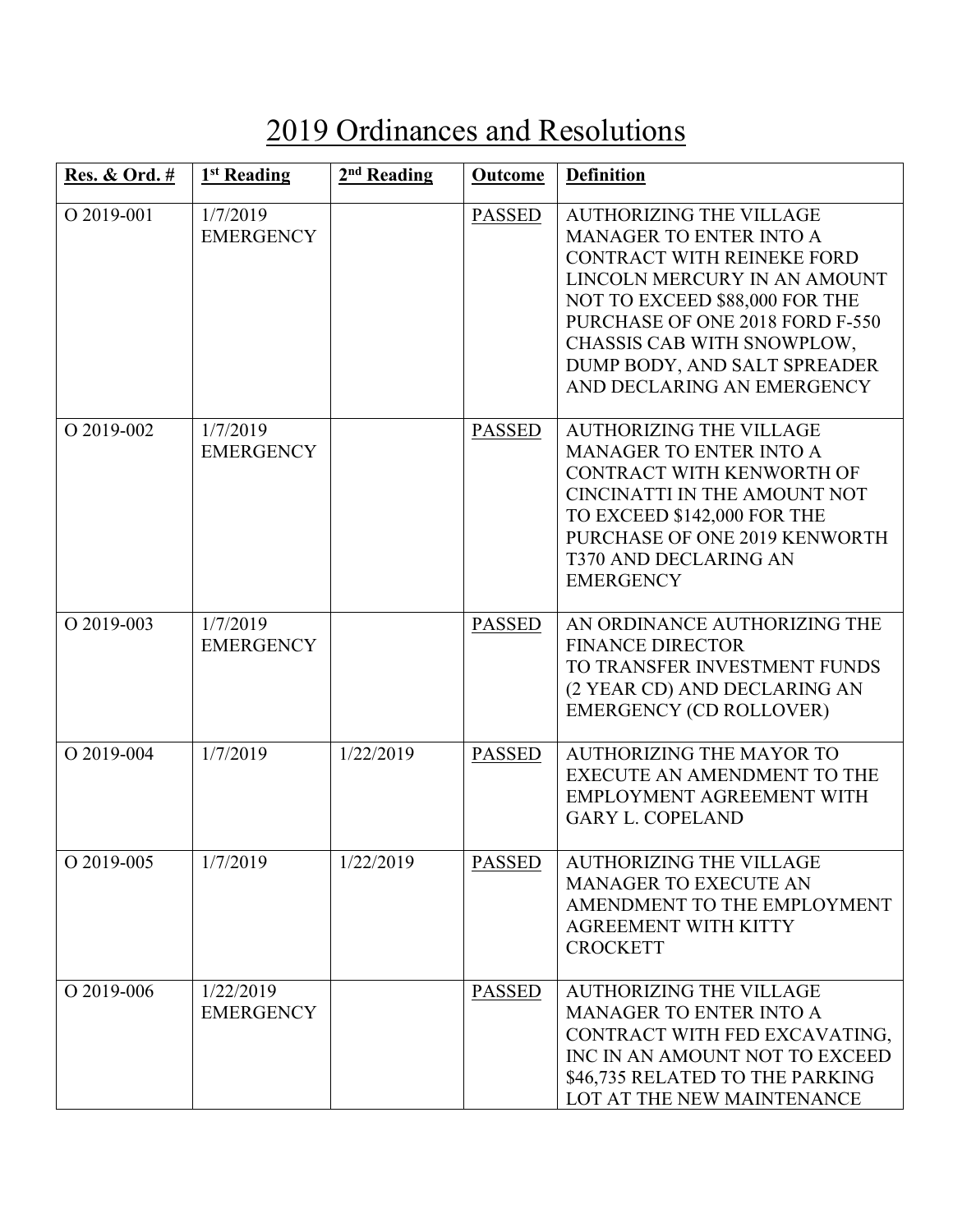|             |                               |           |               | <b>BUILDING AND DECLARING AN</b>                                                                                                                                                                                                       |
|-------------|-------------------------------|-----------|---------------|----------------------------------------------------------------------------------------------------------------------------------------------------------------------------------------------------------------------------------------|
| O 2019-007  | 2/4/2019                      | 2/19/2019 | <b>PASSED</b> | <b>EMERGENCY</b><br>AN ORDINANCE ESTABLISHING<br><b>CERTAIN POSITIONS AND</b><br>AMENDING THE BASE PAY RATES<br>AND RANGES OF VILLAGE OF<br><b>WAYNESVILLE EMPLOYEES</b>                                                               |
| O 2019-008  | 2/4/2019                      | 2/19/2019 | <b>PASSED</b> | ADOPTING A NEW SCHEDULE OF<br>FEES AND CHARGES FOR THE<br><b>VILLAGE OF WAYNESVILLE</b>                                                                                                                                                |
| O 2019-009  | 2/4/2019                      | 2/19/2019 | <b>PASSED</b> | <b>AUTHORIZING THE VILLAGE</b><br><b>MANAGER TO ENTER INTO A</b><br>PURCHASE CONTRACT WITH<br>JEREMY K. SMITH FOR THE SALE OF<br>APPROXIMATELY 6.87 ACRES OF<br>PROPERTY LOCATED BEHIND THE<br>WAYNESVILLE GOVERNMENT<br><b>CENTER</b> |
| O 2019-010  | 2/19/2019<br><b>EMERGENCY</b> |           | <b>PASSED</b> | <b>AUTHORIZING THE VILLAGE</b><br><b>MANAGER TO ENTER INTO A</b><br>CONTRACT WITH WARREN COUNTY<br><b>ENGINEER'S OFFICE FOR PURCHASE</b><br>OF ROAD SALT AND DECLARING AN<br><b>EMERGENCY</b>                                          |
| R 2019-011  | 2/19/2019<br><b>EMERGENCY</b> |           | <b>PASSED</b> | A RESOLUTION ADOPTING THE<br>PERMANENT APPROPRIATIONS FOR<br>THE VILLAGE OF WAYNESVILLE<br>FOR CALENDAR YEAR 2019 AND<br>DECLARING AN EMERGENCY                                                                                        |
| O 2019-012  | 2/19/2019<br><b>EMERGENCY</b> |           | <b>PASSED</b> | <b>AUTHORIZING THE VILLAGE</b><br>MANAGER TO AWARD PROPERTY<br>AND LIABILITY INSURANCE<br><b>COVERAGE FOR THE VILLAGE OF</b><br>WAYNESVILLE AND DECLARING AN<br><b>EMERGENCY</b>                                                       |
| O 2019-012A | 3/4/2019<br><b>EMERGENCY</b>  |           | <b>PASSED</b> | <b>AUTHORIZING THE VILLAGE</b><br><b>MANAGER TO AWARD PROPERTY</b><br>AND LIABILITY INSURANCE<br><b>COVERAGE FOR THE VILLAGE OF</b><br>WAYNESVILLE AND DECLARING AN<br><b>EMERGENCY</b>                                                |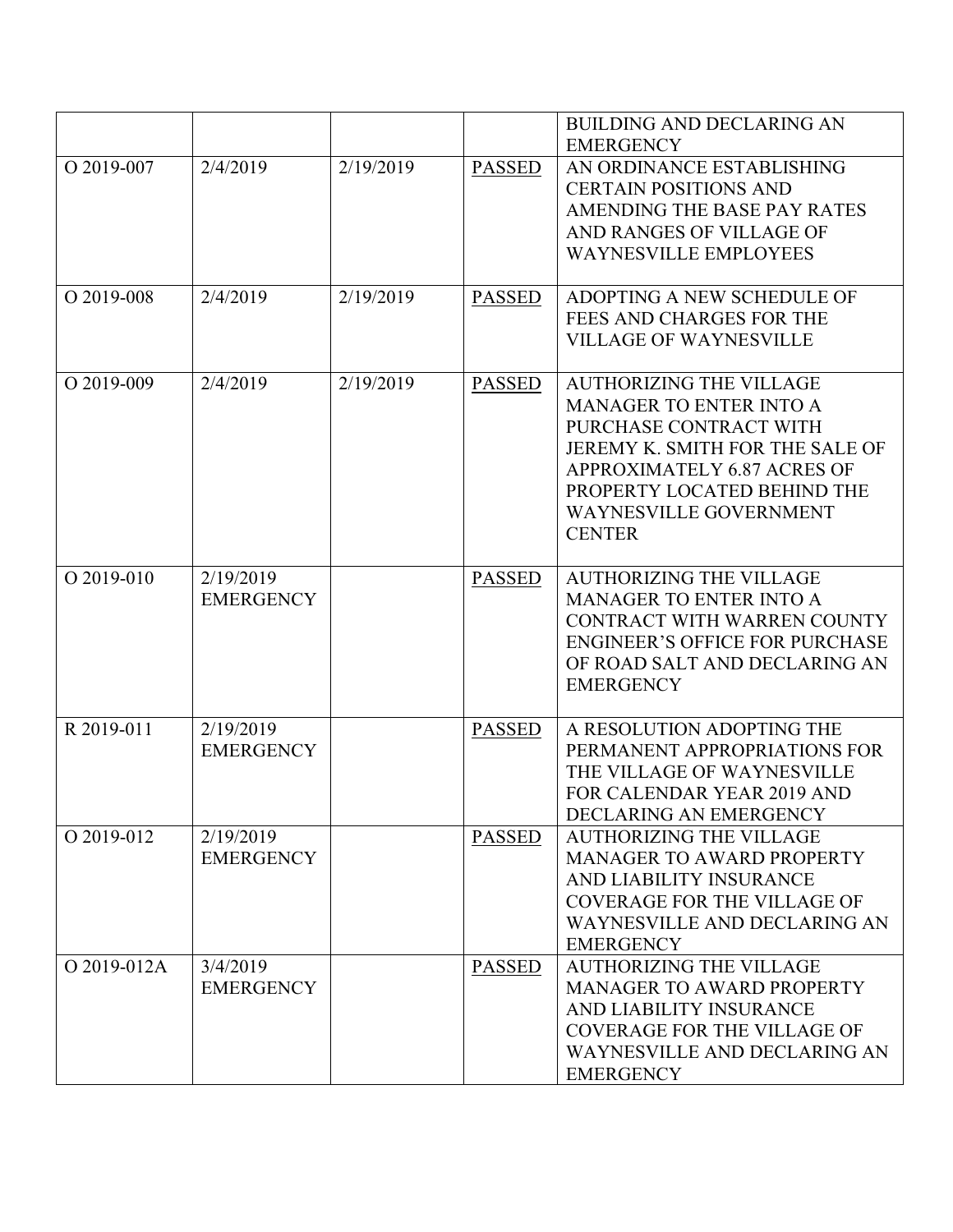| O 2019-013 | 3/4/2019<br><b>TABLED</b><br>04/15/2019 | 5/6/2019<br><b>EMERGENCY</b> | <b>PASSED</b> | <b>AUTHORIZING THE VILLAGE</b><br><b>MANAGER TO EXECUTE AN</b><br><b>EMERGENCY WATER SERVICE</b><br>AGREEMENT WITH THE WARREN<br><b>COUNTY BOARD OF</b><br><b>COMMISSIONERS AND DECLARING</b><br>AN EMERGENCY |
|------------|-----------------------------------------|------------------------------|---------------|---------------------------------------------------------------------------------------------------------------------------------------------------------------------------------------------------------------|
| O2019-014  | 3/4/2019                                | 3/18/2019                    | <b>PASSED</b> | AMENDING THE RULES OF COUNCIL                                                                                                                                                                                 |
| O 2019-015 | 3/4/2019                                | 3/18/2019                    | <b>PASSED</b> | ADOPTING A NEW SCHEDULE OF<br>FEES AND CHARGES FOR THE<br><b>VILLAGE OF WAYNESVILLE (FIRE</b><br><b>SERVICE AVAILABILITY FEE)</b>                                                                             |
| O 2019-016 | 3/18/2019                               | 4/1/2019                     | <b>PASSED</b> | ADOPTING SECTION 50.088 OF THE<br><b>WAYNESVILLE CODIFIED</b><br>ORDINANCES RELATED TO THE<br><b>COVEY WATER MAIN CONNECTION</b><br><b>REQUIREMENTS</b>                                                       |
| O 2019-017 | 4/1/2019                                | 4/15/2019                    | <b>PASSED</b> | <b>ACCEPTING A PUBLIC UTILITY</b><br>EASEMENT RELATED TO THE NEW<br><b>FIRE STATION</b>                                                                                                                       |
| R 2019-018 | 4/1/2019                                | 4/15/2019                    | <b>PASSED</b> | A RESOLUTION EXPRESSING<br>COUNCIL'S GOAL TO DEDICATE<br><b>CERTAIN INCOME TAX REVENUE</b><br>FOR THE REPAIR AND<br><b>MAINTENANCE OF VILLAGE</b><br><b>STREETS</b>                                           |
| O 2019-019 | 4/1/2019<br><b>EMERGENCY</b>            |                              | <b>PASSED</b> | <b>AUTHORIZING THE VILLAGE</b><br><b>MANAGER TO ENTER INTO A</b><br>CONTRACT WITH LEBANON FORD<br>FOR THE PURCHASE OF ONE 2019<br>FORD EXPLORER POLICE VEHICLE<br>AND DECLARING AN EMERGENCY                  |
| O 2019-020 | 4/1/2019<br><b>EMERGENCY</b>            |                              | <b>PASSED</b> | AN ORDINANCE AUTHORIZING THE<br>DISPOSAL OF OBSOLETE,<br><b>UNNEEDED</b><br>AND UNFIT FOR PUBLIC USE<br>PERSONAL PROPERTY<br>PURSUANT TO R.C. 721.15 AND<br>DECLARING AN EMERGENCY                            |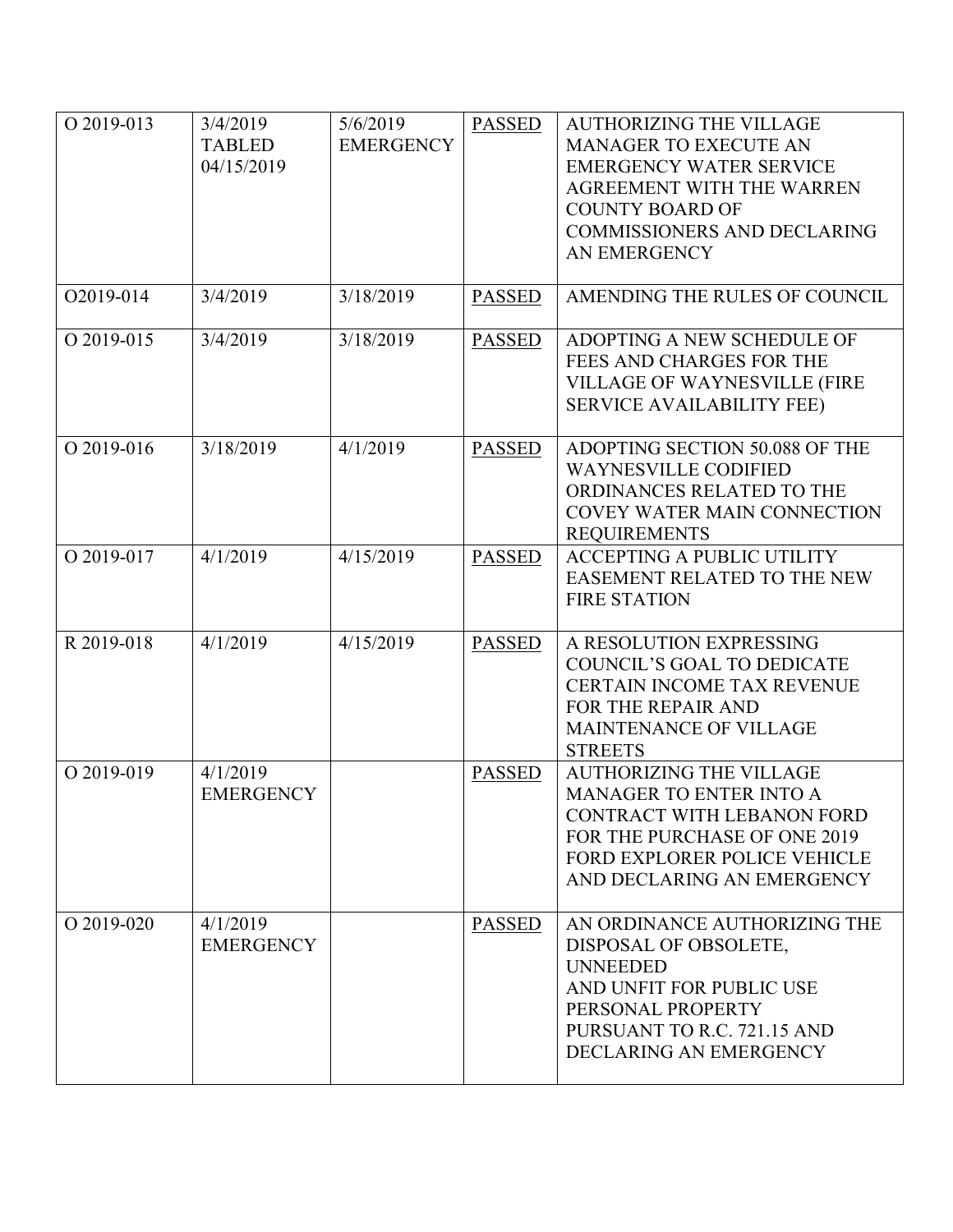| O 2019-021 | 4/15/2019        | 5/6/2019 | <b>PASSED</b> | AN ORDINANCE AUTHORIZING THE                                     |
|------------|------------------|----------|---------------|------------------------------------------------------------------|
|            |                  |          |               | <b>WAIVER OF THE WATER</b>                                       |
|            |                  |          |               | <b>CONNECTION FEE RELATED TO THE</b>                             |
|            |                  |          |               | NEW BUS BARN FOR WAYNE LOCAL                                     |
|            |                  |          |               | <b>DISTRICT</b>                                                  |
|            |                  |          |               |                                                                  |
| O 2019-022 | 4/15/2019        | 5/6/2019 | <b>PASSED</b> | <b>AUTHORIZING THE VILLAGE</b>                                   |
|            |                  |          |               | <b>MANAGER TO PREPARE AND</b>                                    |
|            |                  |          |               | <b>SUBMIT AN APPLICATION TO</b>                                  |
|            |                  |          |               | PARTICIPATE IN THE OHIO PUBLIC                                   |
|            |                  |          |               | <b>WORKS COMMISSION STATE</b>                                    |
|            |                  |          |               | <b>CAPITAL IMPROVEMENT AND / OR</b>                              |
|            |                  |          |               | <b>LOCAL TRANSPORTATION</b>                                      |
|            |                  |          |               | <b>IMPROVEMENT PROGRAM(S) AND</b>                                |
|            |                  |          |               | TO EXECUTE CONTRACTS AS                                          |
|            |                  |          |               | <b>REQUIRED</b>                                                  |
| O 2019-023 | 4/15/2019        | 5/6/2019 | <b>PASSED</b> | <b>AUTHORIZING THE VILLAGE</b>                                   |
|            |                  |          |               | <b>MANAGER TO ENTER INTO A</b>                                   |
|            |                  |          |               | COOPERATIVE AGREEMENT WITH                                       |
|            |                  |          |               | <b>WAYNE TOWNSHIP RELATED TO</b>                                 |
|            |                  |          |               | THE THIRD STREET WATER MAIN                                      |
|            |                  |          |               | REPLACEMENT AND RESURFACING                                      |
|            |                  |          |               | <b>PROJECT</b>                                                   |
| O 2019-024 | 4/15/2019        | 5/6/2019 | <b>PASSED</b> | <b>AUTHORIZING THE VILLAGE</b>                                   |
|            |                  |          |               | <b>MANAGER TO ENTER INTO A</b>                                   |
|            |                  |          |               | CONTRACT WITH FED EXCAVATING,                                    |
|            |                  |          |               | INC IN AN AMOUNT NOT TO EXCEED                                   |
|            |                  |          |               | \$49,985 RELATED TO ENLARGING                                    |
|            |                  |          |               | <b>ASPAHLT PARKING LOT AT 1400</b>                               |
|            |                  |          |               | <b>LYTLE ROAD</b>                                                |
| O 2019-025 | 5/20/2019        |          | <b>PASSED</b> | <b>AUTHORIZING THE VILLAGE</b>                                   |
|            | <b>EMERGENCY</b> |          |               | <b>MANAGER TO EXECUTE AN</b>                                     |
|            |                  |          |               | ADDENDUM TO THE CONTRACT                                         |
|            |                  |          |               | WITH RUMPKE OF OHIO, INC. AND                                    |
|            |                  |          |               | DECLARING AN EMERGENCY                                           |
| O 2019-026 | 6/3/2019         |          | <b>PASSED</b> | <b>AUTHORIZING THE VILLAGE</b>                                   |
|            | <b>EMERGENCY</b> |          |               | <b>MANAGER TO ENTER INTO A</b>                                   |
|            |                  |          |               | <b>CONTRACT WITH CHOICE ONE</b>                                  |
|            |                  |          |               | <b>ENGINEERING FOR PROFESSIONAL</b>                              |
|            |                  |          |               | <b>SERVICES RELATED TO THE THIRD</b><br><b>STREET WATER MAIN</b> |
|            |                  |          |               |                                                                  |
|            |                  |          |               | REPLACEMENT AND RESURFACING<br>PROJECT AND DECLARING AN          |
|            |                  |          |               |                                                                  |
|            |                  |          |               | <b>EMERGENCY</b>                                                 |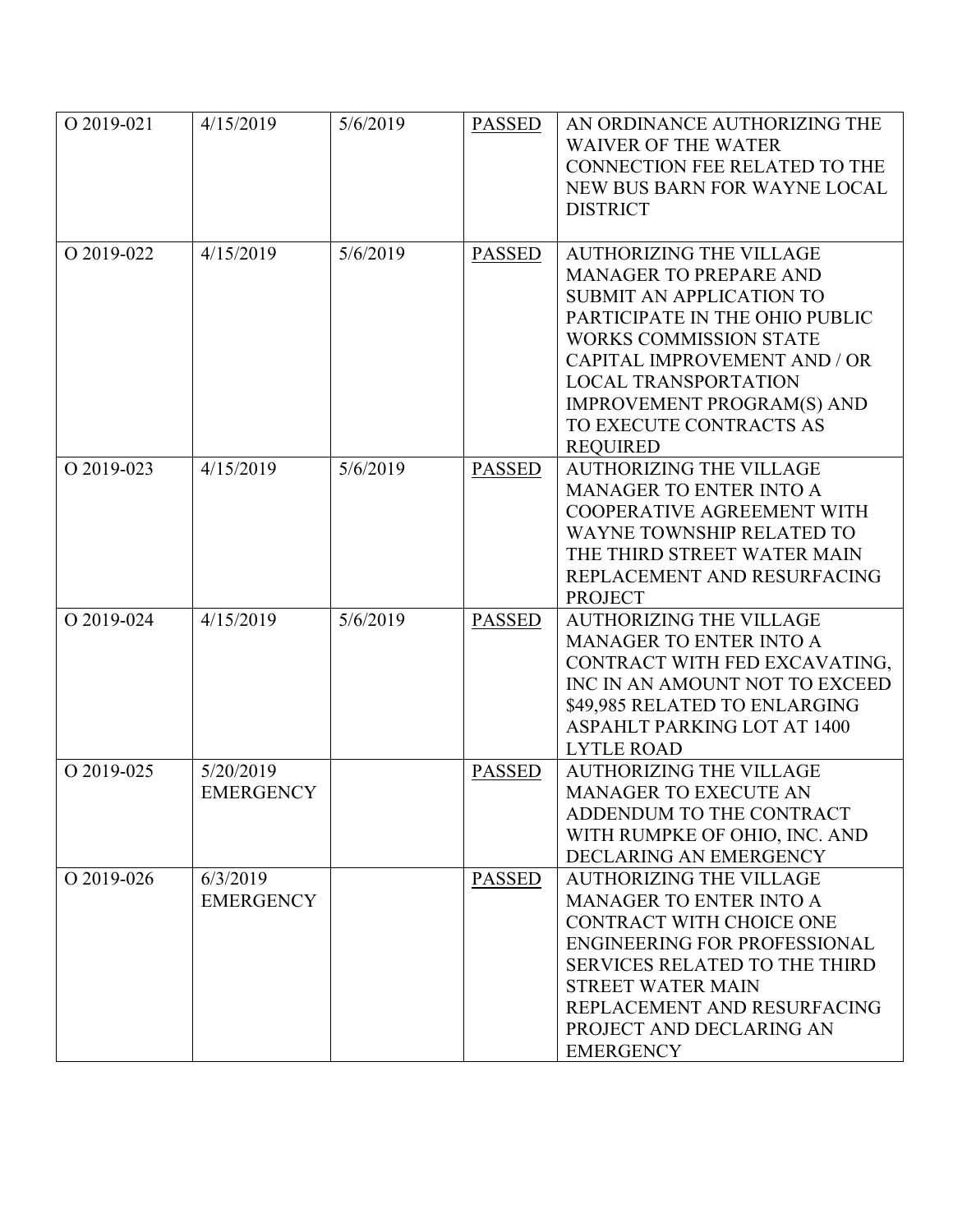| O 2019-027 | 6/17/2019                     | 7/1/2019  | <b>PASSED</b> | AN ORDINANCE AMENDING THE<br><b>VILLAGE OF WAYNESVILLE</b><br>PERSONNEL POLICY MANUAL<br><b>REGARDING DRUG-FREE</b><br><b>WORKPLACE</b>                                                                                                                                                                                                       |
|------------|-------------------------------|-----------|---------------|-----------------------------------------------------------------------------------------------------------------------------------------------------------------------------------------------------------------------------------------------------------------------------------------------------------------------------------------------|
| O 2019-028 | 6/17/2019                     | 7/1/2019  | <b>PASSED</b> | AN ORDINANCE AMENDING<br><b>SECTION 30.02 OF THE</b><br><b>WAYNESVILLE CODIFIED</b><br>ORDINANCES RELATED TO OATH OF<br>OFFICE FOR NONELECTED<br><b>VOLUNTEERS SERVING ON BOARDS</b><br><b>AND COMMISSIONS</b>                                                                                                                                |
| O 2019-029 | 6/17/2019<br><b>EMERGENCY</b> |           | <b>PASSED</b> | A RESOLUTION REFERRING<br><b>CERTAIN ZONING CODE</b><br>AMENDMENTS TO THE PLANNING<br><b>COMMISSION AND DECLARING AN</b><br><b>EMERGENCY (BASEMENT</b><br><b>REQUIREMENTS)</b>                                                                                                                                                                |
| O 2019-030 | 6/17/2019<br><b>EMERGENCY</b> |           | <b>PASSED</b> | A RESOLUTION REFERRING<br><b>CERTAIN ZONING CODE</b><br>AMENDMENTS TO THE PLANNING<br><b>COMMISSION AND DECLARING AN</b><br><b>EMERGENCY (CONDITIONAL USE</b><br><b>SIGN REGULATIONS)</b>                                                                                                                                                     |
| O 2019-031 | 6/17/2019<br><b>EMERGENCY</b> |           | <b>PASSED</b> | A RESOLUTION AUTHORIZING THE<br><b>VILLAGE MANAGER TO PREPARE</b><br>AND SUBMIT AN APPLICATION TO<br>PARTICIPATE IN THE OHIO PUBLIC<br><b>WORKS COMMISSION STATE</b><br>CAPITAL IMPROVEMENT AND / OR<br>LOCAL TRANSPORTATION<br><b>IMPROVEMENT PROGRAM(S) AND</b><br>TO EXECUTE CONTRACTS AS<br>REQUIRED AND DECLARING AN<br><b>EMERGENCY</b> |
| O 2019-032 | 7/1/2019                      | 7/15/2019 | <b>FAILED</b> | AN ORDINANCE APPOINTING<br>JEFFERY RICHARDS TO SERVE AS<br>MAGISTRATE OF THE VILLAGE OF<br><b>WAYNESVILLE MAYOR'S COURT</b><br>AND AUTHORIZING THE VILLAGE<br><b>MANAGER TO EXECUTE THE</b><br>NECESSARY CONTRACT RELATED<br>TO THE APPOINTMENT                                                                                               |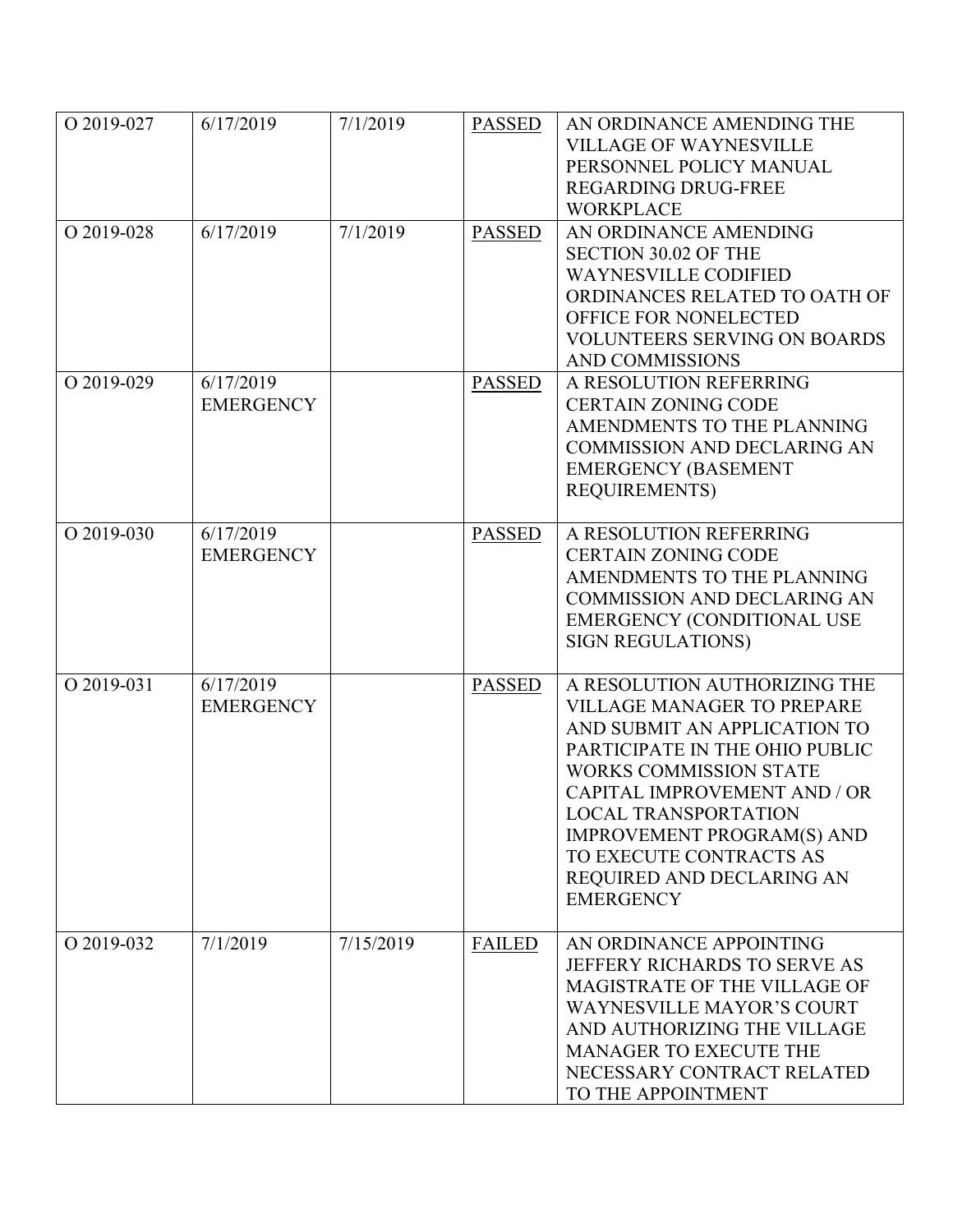| O 2019-033 | 7/1/2019                      | 7/15/2019 | <b>PASSED</b> | AMENDING THE SCHEDULE OF FEES<br>AND CHARGES FOR THE VILLAGE OF<br><b>WAYNESVILLE REGARDING TRASH</b><br><b>RATES AND DECLARING AN</b><br><b>EMERGENCY</b>                                                                                                                                                      |
|------------|-------------------------------|-----------|---------------|-----------------------------------------------------------------------------------------------------------------------------------------------------------------------------------------------------------------------------------------------------------------------------------------------------------------|
| R 2019-034 | 7/15/2019<br><b>EMERGENCY</b> |           | <b>PASSED</b> | A RESOLUTION APPROVING THE<br>2020 ANNUAL TAX BUDGET FOR THE<br><b>VILLAGE OF WAYNESVILLE AND</b><br>DECLARING AN EMERGENCY                                                                                                                                                                                     |
| O 2019-035 | 7/15/2019                     | 8/5/2019  | <b>PASSED</b> | DIRECTING THE WARREN COUNTY<br><b>BOARD OF ELECTIONS TO SUBMIT TO</b><br>THE ELECTORS OF THE VILLAGE OF<br>WAYNESVILLE, OHIO, AT THE<br>NOVEMBER 5, 2019, GENERAL<br>ELECTION, A CHARTER AMENDMENT<br>TO SECTION 7.07 OF THE VILLAGE<br><b>CHARTER (PARKS AND RECREATION</b><br><b>BOARD MEMBERSHIP)</b>        |
| O 2019-036 | 7/15/2019                     | 8/5/2019  | <b>PASSED</b> | DIRECTING THE WARREN COUNTY<br><b>BOARD OF ELECTIONS TO SUBMIT TO</b><br>THE ELECTORS OF THE VILLAGE OF<br>WAYNESVILLE, OHIO, AT THE<br>NOVEMBER 5, 2019, GENERAL<br>ELECTION, A CHARTER AMENDMENT<br>TO SECTION 7.09 OF THE VILLAGE<br><b>CHARTER (HISTORICAL</b><br>PRESERVATION BOARD<br><b>MEMBERSHIP</b> ) |
| O 2019-037 | 7/15/2019                     | 8/5/2019  | <b>PASSED</b> | <b>CHANGING THE COMPENSATION OF</b><br><b>ELECTED OFFICIALS OF THE</b><br><b>VILLAGE OF WAYNESVILLE</b><br>PURSUANT TO SECTION 3.10 OF THE<br><b>CHARTER OF THE VILLAGE OF</b><br><b>WAYNESVILLE</b>                                                                                                            |
| O 2019-038 | 7/15/2019<br><b>EMERGENCY</b> | 8/5/2019  | <b>PASSED</b> | <b>AUTHORIZING THE VILLAGE</b><br>MANAGER TO A CHANGE ORDER TO<br>THE CONTRACT WITH FED<br>EXCAVATING, INC IN AN AMOUNT<br>NOT TO EXCEED \$27,000 RELATED TO<br>THE PARKING LOT AT THE<br><b>GOVERNMENT CENTER AND</b><br>DECLARING AN EMERGENCY                                                                |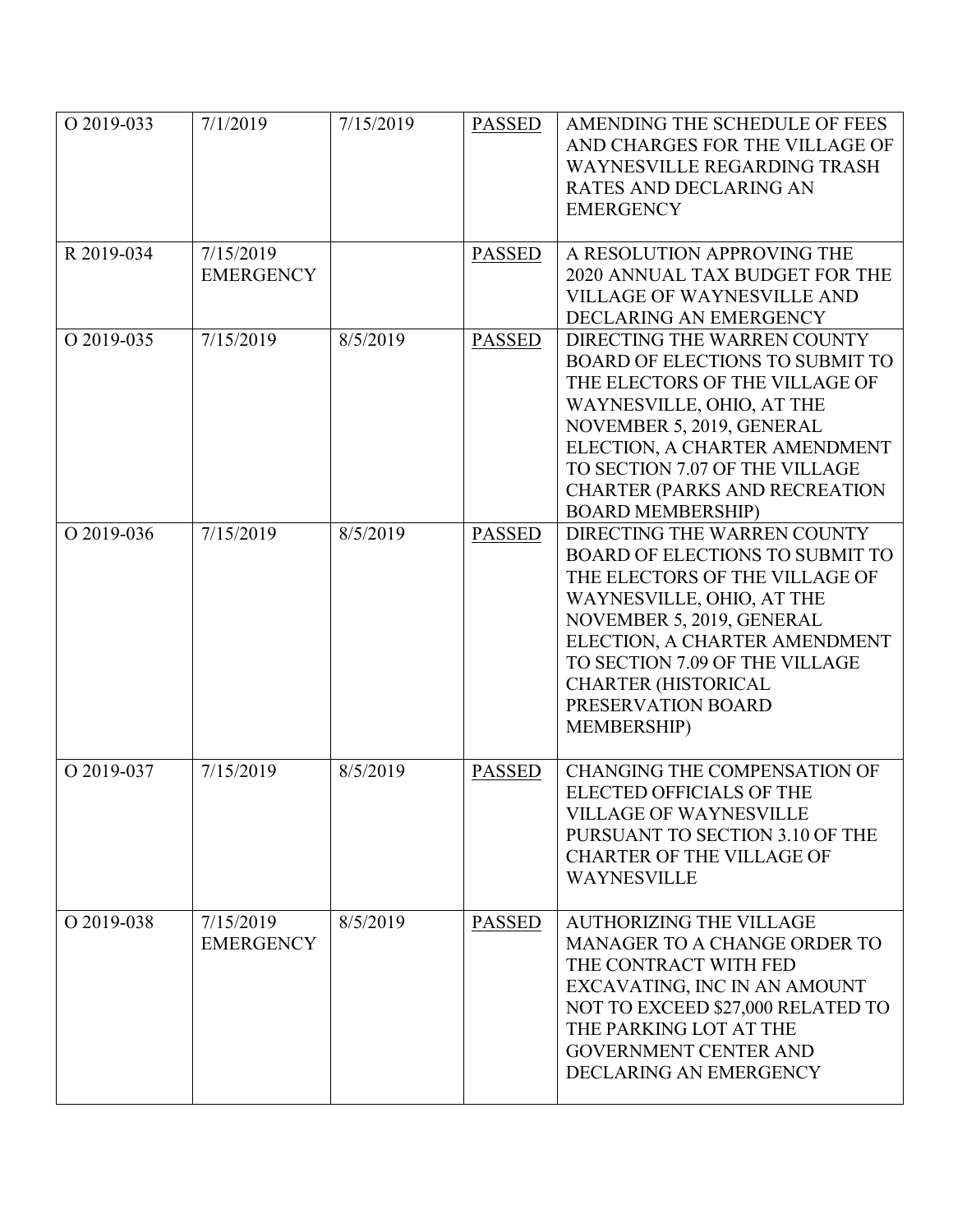| O 2019-039 | 7/15/2019                     | 8/5/2019  | <b>PASSED</b> | AN ORDINANCE ESTABLISHING THE<br><b>COMPENSATION OF VILLAGE</b><br>MANAGER AND POLICE CHIEF, GARY<br>L. COPELAND                                                                                                                                                                            |
|------------|-------------------------------|-----------|---------------|---------------------------------------------------------------------------------------------------------------------------------------------------------------------------------------------------------------------------------------------------------------------------------------------|
| O 2019-040 | 8/5/2019                      | 8/19/2019 | <b>PASSED</b> | DIRECTING THE WARREN COUNTY<br><b>BOARD OF ELECTIONS TO SUBMIT TO</b><br>THE ELECTORS OF THE VILLAGE OF<br>WAYNESVILLE, OHIO, AT THE<br>NOVEMBER 5, 2019, GENERAL<br>ELECTION, A CHARTER AMENDMENT<br>TO SECTION 3.13 OF THE VILLAGE<br><b>CHARTER (MAYOR'S COURT</b><br><b>MAGISTRATE)</b> |
| 2019-041   | 8/5/2019<br><b>EMERGENCY</b>  |           | <b>PASSED</b> | AN ORDINANCE AUTHORIZING THE<br><b>FINANCE DIRECTOR</b><br>TO TRANSFER INVESTMENT FUNDS (2<br>YEAR CD) AND DECLARING AN<br><b>EMERGENCY (CD ROLLOVER)</b>                                                                                                                                   |
| 2019-042   | 8/19/2019<br><b>EMERGENCY</b> |           | <b>PASSED</b> | AN ORDINANCE AUTHORIZING THE<br>DISPOSAL OF OBSOLETE, UNNEEDED<br>AND UNFIT FOR PUBLIC USE<br>PERSONAL PROPERTY<br>PURSUANT TO R.C. 721.15 AND<br><b>DECLARING AN EMERGENCY</b>                                                                                                             |
| 2019-043   | 8/5/2019                      | 8/19/2019 | <b>PASSED</b> | AMEDNING SECTION 50.148 OF THE<br><b>WAYNESVILLE CODIFIED</b><br>ORDINANCES REGARDING WATER<br><b>TOWER FEES</b>                                                                                                                                                                            |
| 2019-044   | 8/19/2019<br><b>EMERGENCY</b> |           | <b>PASSED</b> | <b>ACCEPTING A UTILITY EASEMENT</b><br>FOR DRAINAGE (WHITSEL<br>PROPERTY) AND DECLARING AN<br><b>EMERGENCY</b>                                                                                                                                                                              |
| 2019-045   | 8/19/2019<br><b>EMERGENCY</b> |           | <b>PASSED</b> | <b>AUTHORIZING THE VILLAGE</b><br><b>MANAGER TO ENTER INTO A</b><br>CONTRACT WITH BARRETT PAVING<br>MATERIALS, INC IN AN AMOUNT NOT<br>TO EXCEED \$95,000 FOR THE<br>REPAVING OF PRESTON DRIVE AND<br>DECLARING AN EMERGENCY                                                                |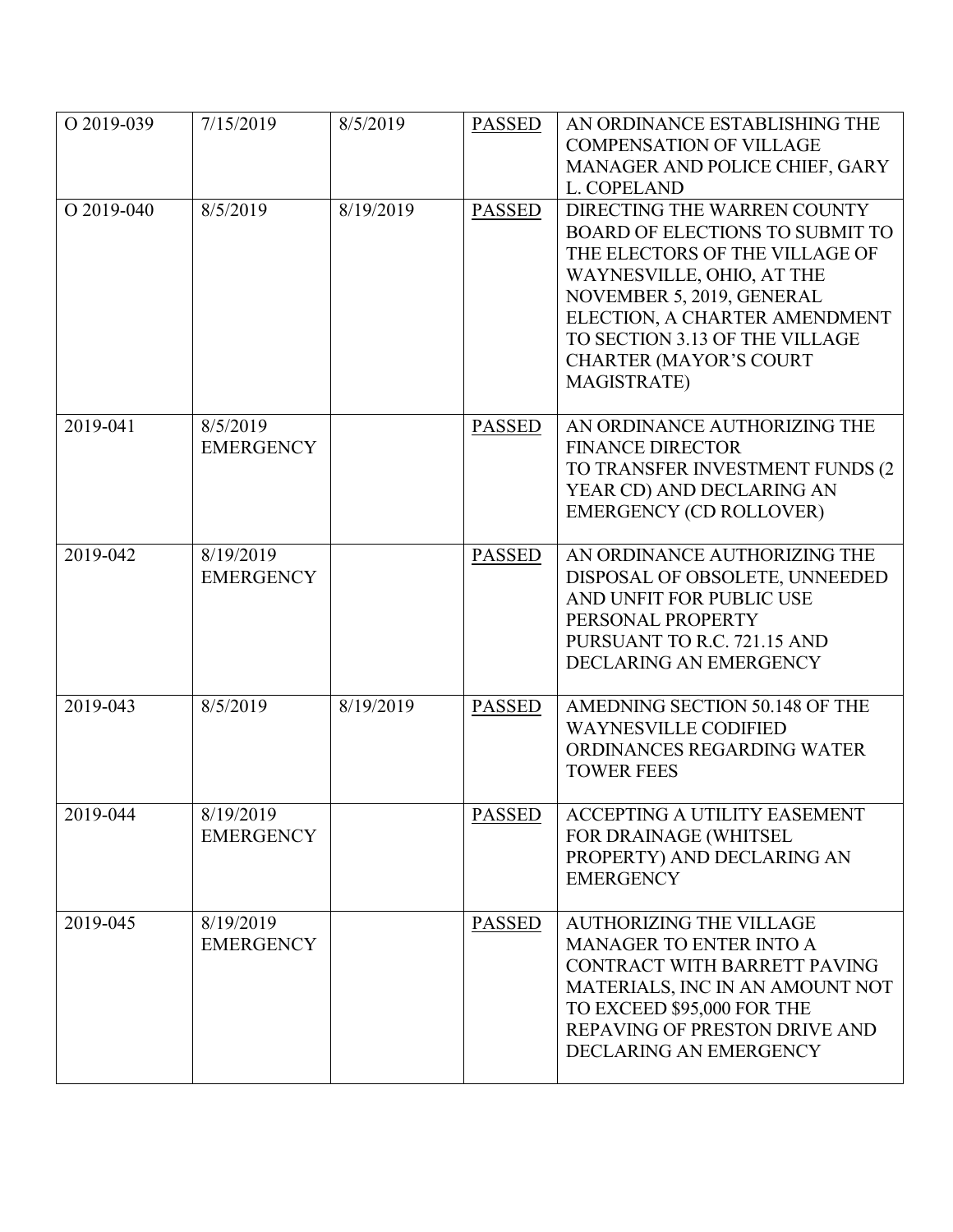| 2019-046 | 8/5/2019                      | 8/19/2019                     | <b>PASSED</b> | AMENDING VARIOUS SECTIONS OF<br>THE ZONING CODE FOR THE VILLAGE<br>OF WAYNESVILLE REGARDING<br><b>BASEMENT REQUIREMENTS</b>                                                                                             |
|----------|-------------------------------|-------------------------------|---------------|-------------------------------------------------------------------------------------------------------------------------------------------------------------------------------------------------------------------------|
| 2019-047 | 8/5/2019                      | 8/19/2019                     | <b>PASSED</b> | AMENDING THE ZONING CODE FOR<br>THE VILLAGE OF WAYNESVILLE<br>REGARDING CONDITIONAL USE SIGN<br><b>REGULATIONS</b>                                                                                                      |
| 2019-048 | 8/19/2019<br><b>EMERGENCY</b> |                               | <b>PASSED</b> | <b>AUTHORIZING THE VILLAGE</b><br><b>MANAGER TO ENTER INTO A</b><br>CONTRACT WITH HIGHCAP<br>TECHNOLOGIES LLC FOR IT SUUPORT<br>AND DECLARING AN EMERGENCY                                                              |
| 2019-049 | 8/19/2019<br><b>EMERGENCY</b> |                               | <b>PASSED</b> | <b>AUTHORIZING THE VILLAGE</b><br><b>MANAGER TO ENTER INTO A</b><br>CONTRACT WITH FED EXCAVATING,<br>INC IN AN AMOUNT NOT TO EXCEED<br>\$39,895 RELATED TO THE ROADWAY<br>TO WELLS AND DECLARING AN<br><b>EMERGENCY</b> |
| 2019-050 | 9/3/2019<br><b>EMERGENCY</b>  |                               | <b>PASSED</b> | <b>CERTIFYING SPECIAL ASSESSMENTS</b><br>ON CERTAIN PROPERTIES IN THE<br><b>VILLAGE OF WAYNESVILLE AND</b><br>DECLARING AN EMERGENCY<br>(UTILITY BILLS)                                                                 |
| 2019-051 | 9/3/2019                      | 9/16/2019<br><b>EMERGENCY</b> | <b>PASSED</b> | <b>AUTHORIZING THE VILLAGE</b><br><b>MANAGER TO ENTER INTO A</b><br>CONTRACT WITH LEBANON FORD<br>FOR THE PURCHASE OF ONE 2019<br>FORD F-150 TRUCK FOR THE WATER<br><b>DEPARTMENT</b>                                   |
| 2019-052 | 9/3/2019<br><b>EMERGENCY</b>  |                               | <b>PASSED</b> | AN ORDINANCE AUTHORIZING THE<br>DISPOSAL OF OBSOLETE, UNNEEDED<br>AND UNFIT FOR PUBLIC USE<br>PERSONAL PROPERTY PURSUANT TO<br>R.C. 721.15 AND DECLARING AN<br><b>EMERGENCY</b>                                         |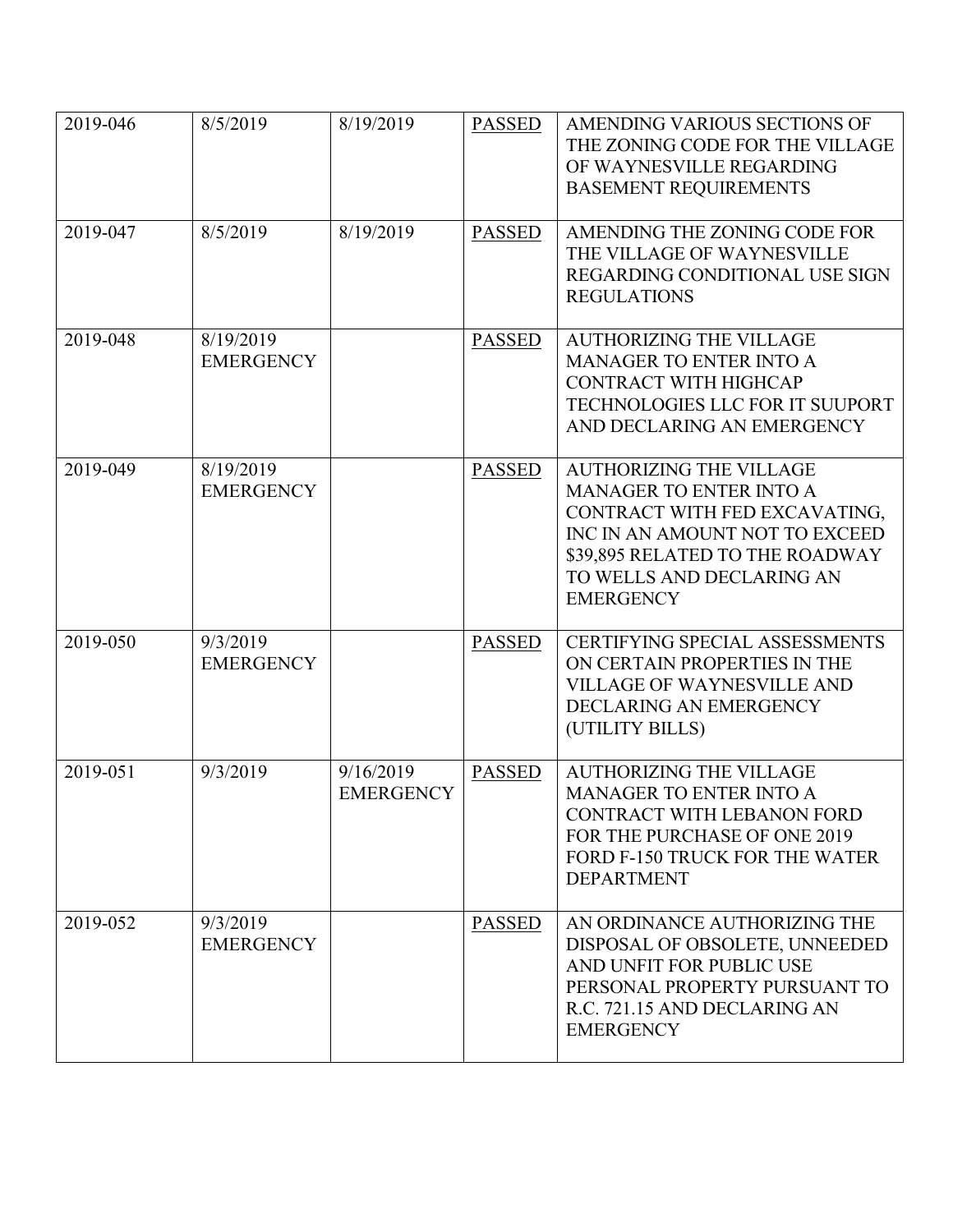| R 2019-053 | 9/16/2019<br><b>EMERGENCY</b>  |            | <b>PASSED</b> | <b>ACCEPTING THE AMOUNT AND</b><br>RATES AS DETERMINED BY THE<br><b>BUDGET COMMISSION AND</b><br>AUTHORIZING THE NECESSARY TAX<br>LEVIES AND CERTIFYING THEM TO<br>THE COUNTY AUDITOR AND<br>DECLARING AN EMERGENCY                                     |
|------------|--------------------------------|------------|---------------|---------------------------------------------------------------------------------------------------------------------------------------------------------------------------------------------------------------------------------------------------------|
| 2019-054   | 9/16/2019<br><b>EMERGENCY</b>  |            | <b>PASSED</b> | <b>AUTHORIZING THE VILLAGE</b><br><b>MANAGER TO ENTER INTO A</b><br>CONTRACT WITH BARRETT PAVING<br>MATERIALS, INC IN AN AMOUNT NOT<br>TO EXCEED \$95,000 FOR THE<br>REPAVING OF OLD STAGE ROAD AND<br>DECLARING AN EMERGENCY                           |
| 2019-055   | 10/07/2019<br><b>EMERGENCY</b> |            | <b>PASSED</b> | <b>AUTHORIZING THE VILLAGE</b><br>MANAGER TO ENTER INTO A<br><b>CONTRACT WITH BOONE WATER</b><br>SYSTEMS, INC IN AN AMOUNT NOT<br>TO EXCEED \$59,140 FOR THE<br>DRILLING OF WELL 9 AND<br>DECLARING AN EMERGENCY                                        |
| 2019-056   | 10/21/2019                     | 11/4/2019  | <b>PASSED</b> | <b>AUTHORIZING A HEALTH</b><br><b>INSURANCE PLAN FOR VILLAGE</b><br><b>EMPLOYEES</b>                                                                                                                                                                    |
| 2019-057   | 10/21/2019<br><b>EMERGENCY</b> |            | <b>PASSED</b> | <b>AUTHORIZING THE VILLAGE</b><br><b>MANAGER TO ENTER INTO A</b><br><b>CONTRACT WITH DUG RITE</b><br>EXCAVATING IN AN AMOUNT NOT<br>TO EXCEED \$29,000 FOR THE<br>FRANKLIN AND OLD STAGE WATER<br><b>MAIN REALIGNMENT AND</b><br>DECLARING AN EMERGENCY |
| 2019-058   | 11/04/2019                     | 11/18/2019 | <b>PASSED</b> | RATIFYING AND ACCEPTING PLANS<br>FOR DENTAL, VISION, AND LIFE<br><b>INSURANCE FOR VILLAGE</b><br><b>EMPLOYEES AND DEPENDENTS</b>                                                                                                                        |
| 2019-059   | 11/4/2019<br><b>EMERGENCY</b>  |            | <b>PASSED</b> | AUTHORIZING THE VILLAGE TO JOIN<br>THE WAYNESVILLE AREA CHAMBER<br>OF COMMERCE AND DECLARING AN<br><b>EMERGENCY</b>                                                                                                                                     |